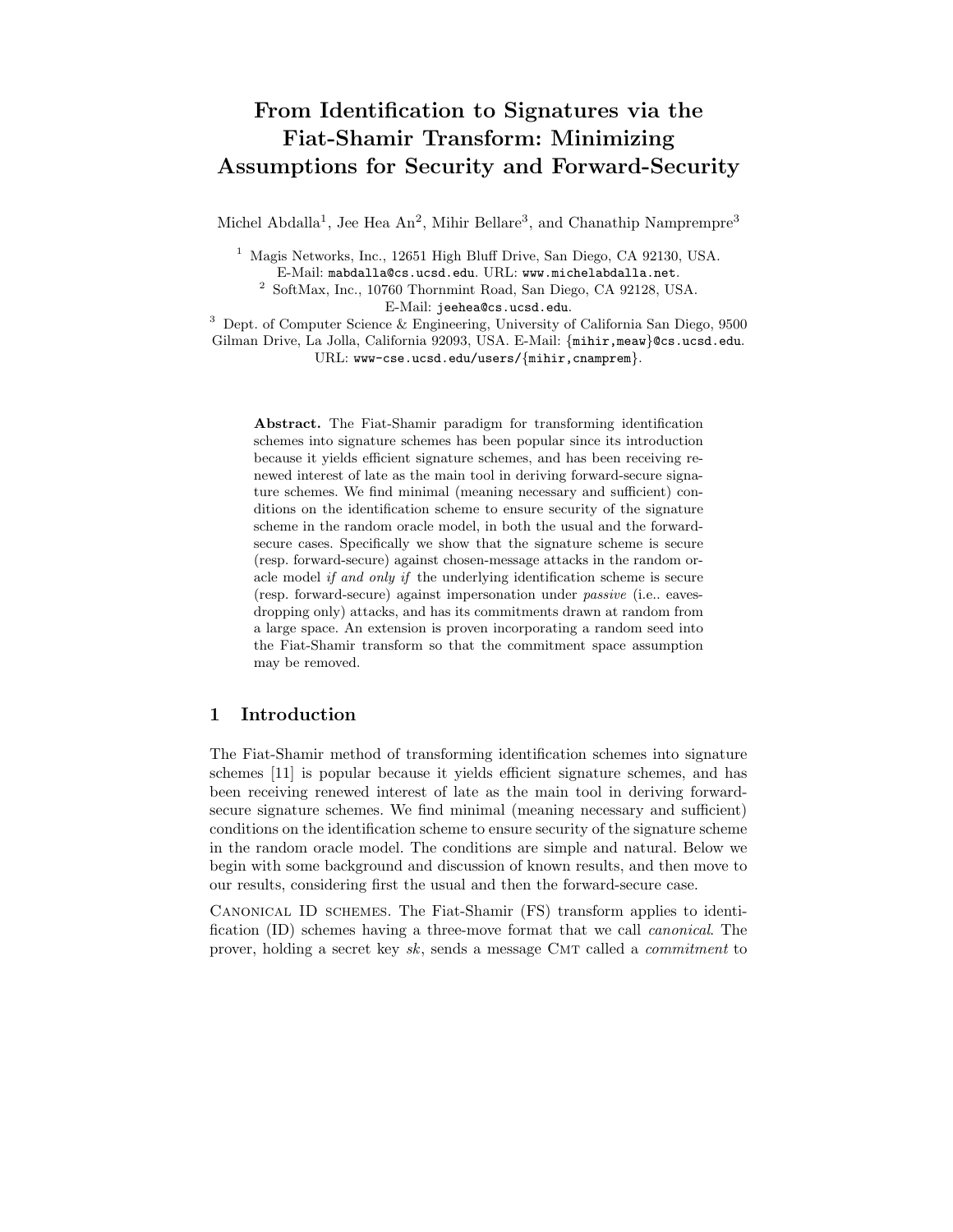the verifier. The verifier returns a *challenge* CH consisting of a random string of some length. The prover provides a response Rsp. Finally, the verifier applies a verification algorithm V to the prover's public key  $pk$  and the conversation CMT CH RSP to obtain a *decision* bit, and accepts iff Dec = 1. The length of the challenge is  $c(k)$  where k is the security parameter and c is a function associated to the scheme. A large number of canonical ID schemes are known  $(e.g., [11, 14, 6, 17, 24, 7, 12, 20, 19, 26, 21])$  and are candidates for conversion to signature schemes via the FS transform.

THE FS TRANSFORM. The signer has the public and secret keys  $pk, sk$  of the prover of the ID scheme. To sign a message  $M$  it computes CMT just as the prover would, hashes CMT ||M using a public hash function  $H: \{0,1\}^* \rightarrow \{0,1\}^{c(k)}$ to obtain a "challenge"  $\text{CH} = H(\text{CMT}||M)$ , computes a response Rsp just as the prover would, and sets the signature of M to CMT RSP. To verify that CMT RSP is a signature of M, one first computes  $\text{CH} = H(\text{CMT}||M)$  and then checks that the verifier of the identification scheme would accept, namely  $V(pk, \text{CMT}||\text{CH}||\text{RSP}) = 1.$  Fiat and Shamir's suggestion that one model H as a random oracle [11] is adopted by previous security analyses, both in the standard setting [23, 18] and in the forward-secure setting [4, 2, 15], and also by this paper.

TARGET SECURITY GOAL FOR SIGNATURES. Focusing first on the standard setting (meaning where forward-security is not a goal), the target is to prove that the signature scheme is unforgeable under chosen-message attack [13] in the random oracle model [5]. This requires that it be computationally infeasible for an adversary to produce a valid signature of a new message even after being allowed a chosen-message attack on the signer and provided oracle access to the random hash function.

Non-triviality. Previous works [23, 18] have assumed that the ID scheme has the property that the space from which the prover draws its commitments is large, meaning super-polynomial. We refer to a scheme with this property as non-trivial. (A more general definition, in terms of min-entropy, is Definition 3.) We point out in Section 6 that non-triviality of the ID scheme is *necessary* for the security of the signature scheme derived via the FS transform, and thus all discussions related to the FS transform below will assume it. (We will see however that this assumption can be removed by considering a randomized generalization of the FS transform.)

#### 1.1 Main result

In this work we find simple and natural assumptions on the ID scheme that are both sufficient and necessary for the security of the signature scheme, and are related to the security of the underlying ID scheme for the purpose for which it was presumably designed, namely identification.

STATEMENT. We prove the following: The signature scheme resulting from applying the FS transform to a non-trivial ID scheme is secure against chosen-message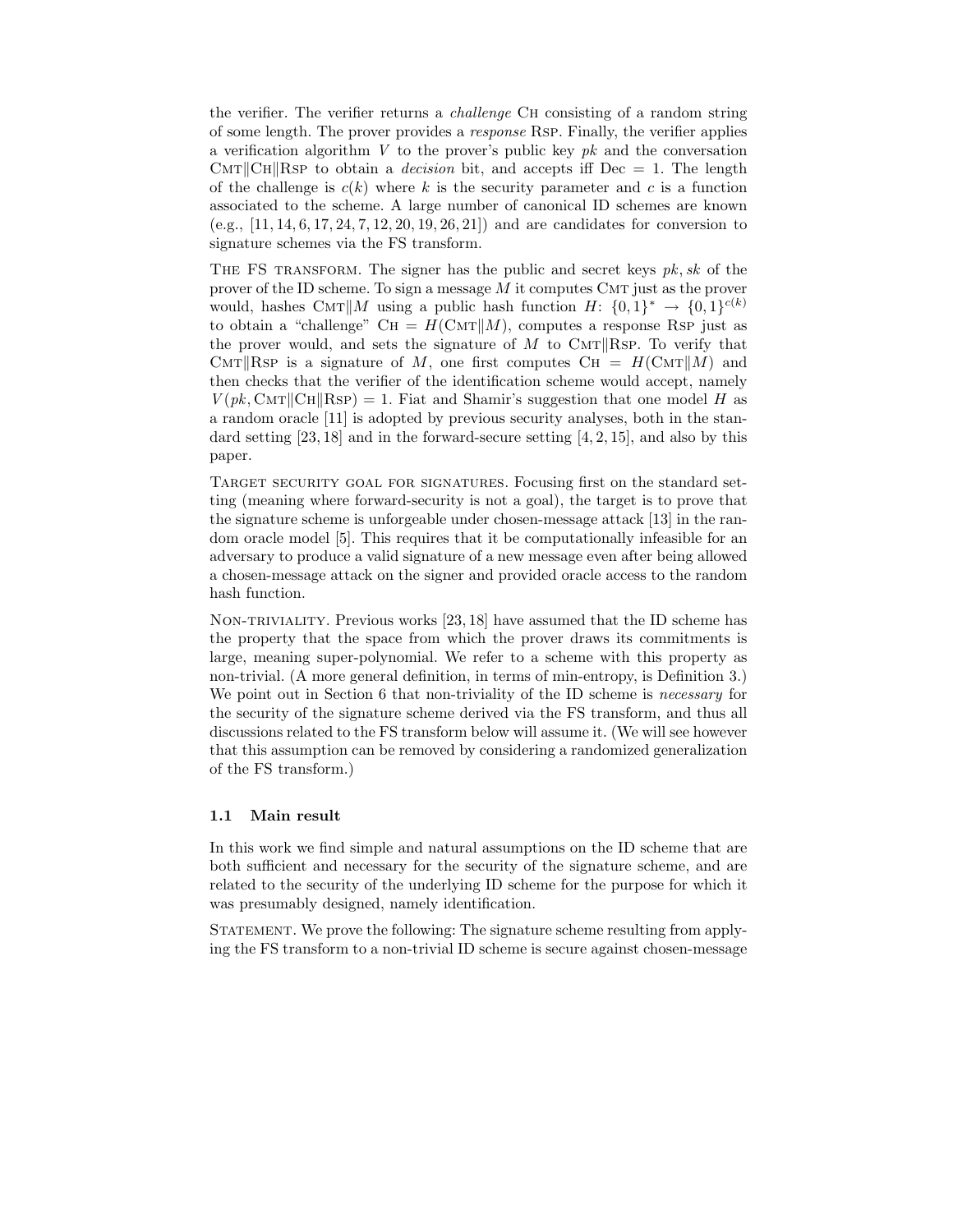attack in the random oracle model if and only if the underlying identification scheme is secure against impersonation under passive attack. A precise statement is Theorem 1. Let us recall the notion of security used here, following [10], and then compare this to previous work.

SECURITY OF IDENTIFICATION SCHEMES. As with any primitive, a notion of security considers adversary goals (what it has to do to win) and adversary capability (what attacks it is allowed). Naturally, for an ID scheme, the adversary goal is impersonation: it wins if it can interact with the verifier in the role of a prover and convince the latter to accept. There are two natural attacks to consider: passive and active. Passive attacks correspond to eavesdropping, meaning the adversary is in possession of transcripts of conversations between the real prover and the verifier. Active attacks mean that it gets to play the role of a verifier, interacting with the real prover in an effort to extract information. Security against impersonation under active attack is the attribute usually desired of an ID scheme to be used in practice for the purpose of identification. It is however the weaker attribute of security against impersonation under passive attack that we show is tightly coupled to the security of the derived signature scheme.

### 1.2 Comparison with previous work

Past security analyses identify assumptions on a non-trivial ID scheme that suffice to prove that corresponding the FS-transform based signature scheme is secure, as follows. The pioneering work of Pointcheval and Stern [23] assumes that the identification scheme is honest verifier zero-knowledge and also, in their Forking Lemma, assume a property that implies that it is a "proof of knowledge" [10, 3], namely that there is an algorithm that can produce two transcripts which start with the same commitment  $(CMT, CH, RSP)$ ,  $(CMT, CH', RSP')$  such that, if both are accepted by the verifier  $V$ , the underlying secret key can be determined. (This property is called collision intractability in [9].) We refer to an ID scheme meeting these conditions as PS-secure.

Ohta and Okamoto [18] assume that the identification scheme is honestverifier (perfect) zero-knowledge and that it is computationally infeasible for a cheating prover to convince the verifier to accept. We refer to such an ID scheme as OO-secure.

Relations. Figure 1 puts our result in context with previous works. It considers the three assumptions made on non-trivial identification schemes for the purpose of proving security of the corresponding FS-transform based signature scheme: PS-security [23]; OO-security [18]; and the assumption of security against impersonation under passive attacks. As the picture indicates, all three suffice to prove security of the signature scheme in the random oracle model. However, the assumption we make is not only necessary but also sufficient, while the others are provably not necessary. Furthermore, our assumption is weaker than the other assumptions, shown to imply them but not be implied by them. Let us discuss this further.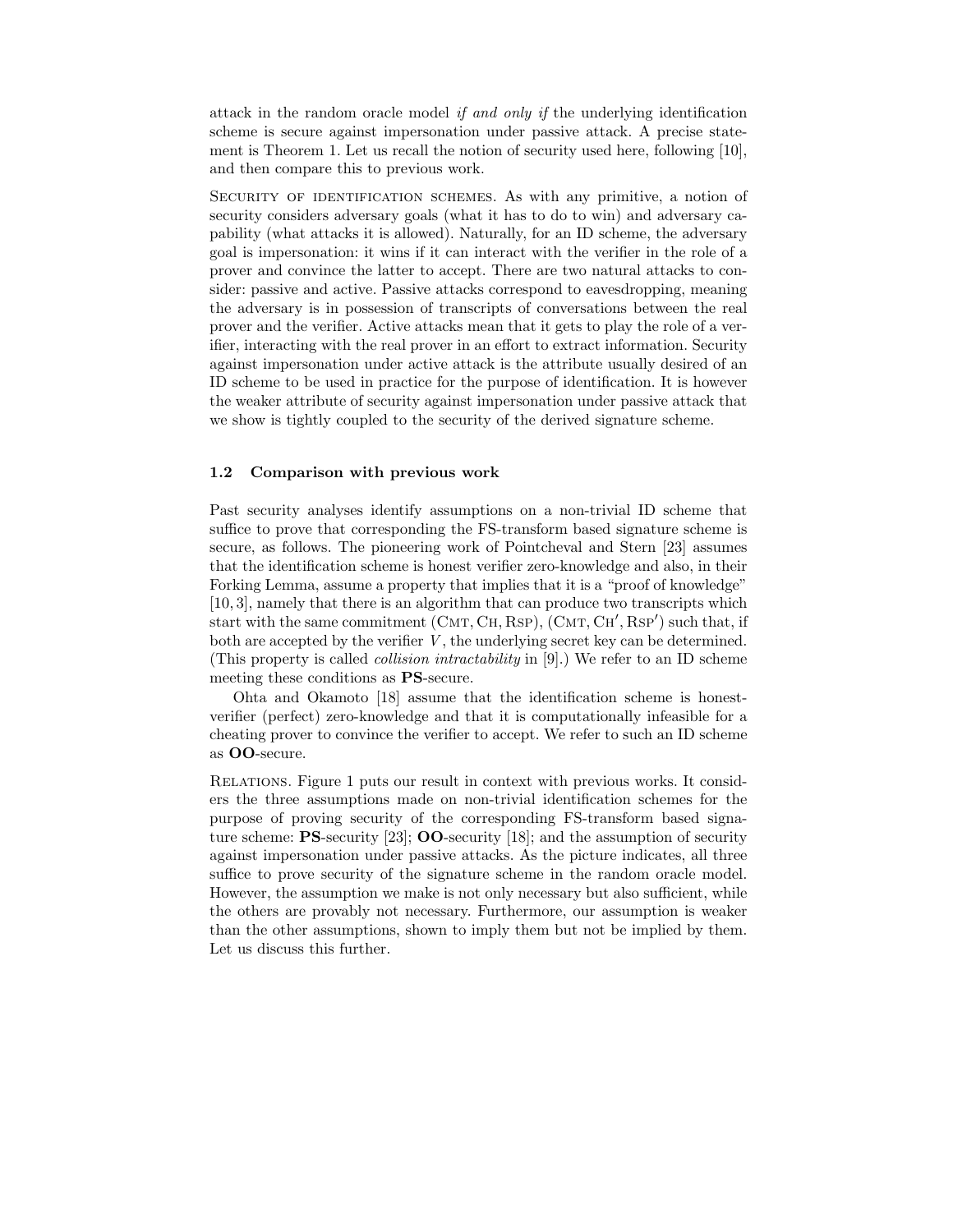

Fig. 1. We depict relations among assumptions on non-trivial ID schemes that have been used to prove security of the corresponding signature scheme. An arrow denotes an implication while a barred arrow denotes a separation. The dotted arrows are existing relations, annotated with citations to the papers establishing them. The full arrows are either relations established in this paper, or are easy.

It is well known that PS or OO security imply security against impersonation under passive attacks. The converse, however, is not true: in Section 4, we present examples that show that a non-trivial ID scheme could be secure against impersonation under passive attack yet be neither PS nor OO secure. Thus, our assumption on the ID scheme is weaker than previous ones. On the other hand, the fact that this assumption is necessary says that it is minimal. A consequence is that there exist (non-trivial) ID schemes that are neither PSsecure nor OO-secure, yet the corresponding signature scheme is secure, showing that the previous assumptions are not necessary conditions for the security of the signature scheme.

In practice, these gaps may not be particularly limiting, because practical ID schemes for the most part are PS-secure or OO-secure. However our result can simplify future or even existing constructions of identification based signature schemes, and clarifies the theoretical picture.

Assumptions related to the problem. Fiat and Shamir [11] suggested that their transform be applied to an ID scheme. However, previous security analyses have made assumptions that are in fact not inherent to the notion of identification itself. By this we mean assumptions such as honest verifier zero-knowledge or that underlying the forking lemma. These types of properties are convenient tools in the analysis of ID schemes, but not the end goals of identification. In particular, as we show in Section 4, there exist ID schemes, secure even against active attack, that are not honest verifier zero-knowledge and fail to meet the conditions of the forking lemma. In contrast, our necessary and sufficient condition, namely security against impersonation under passive attacks, is a natural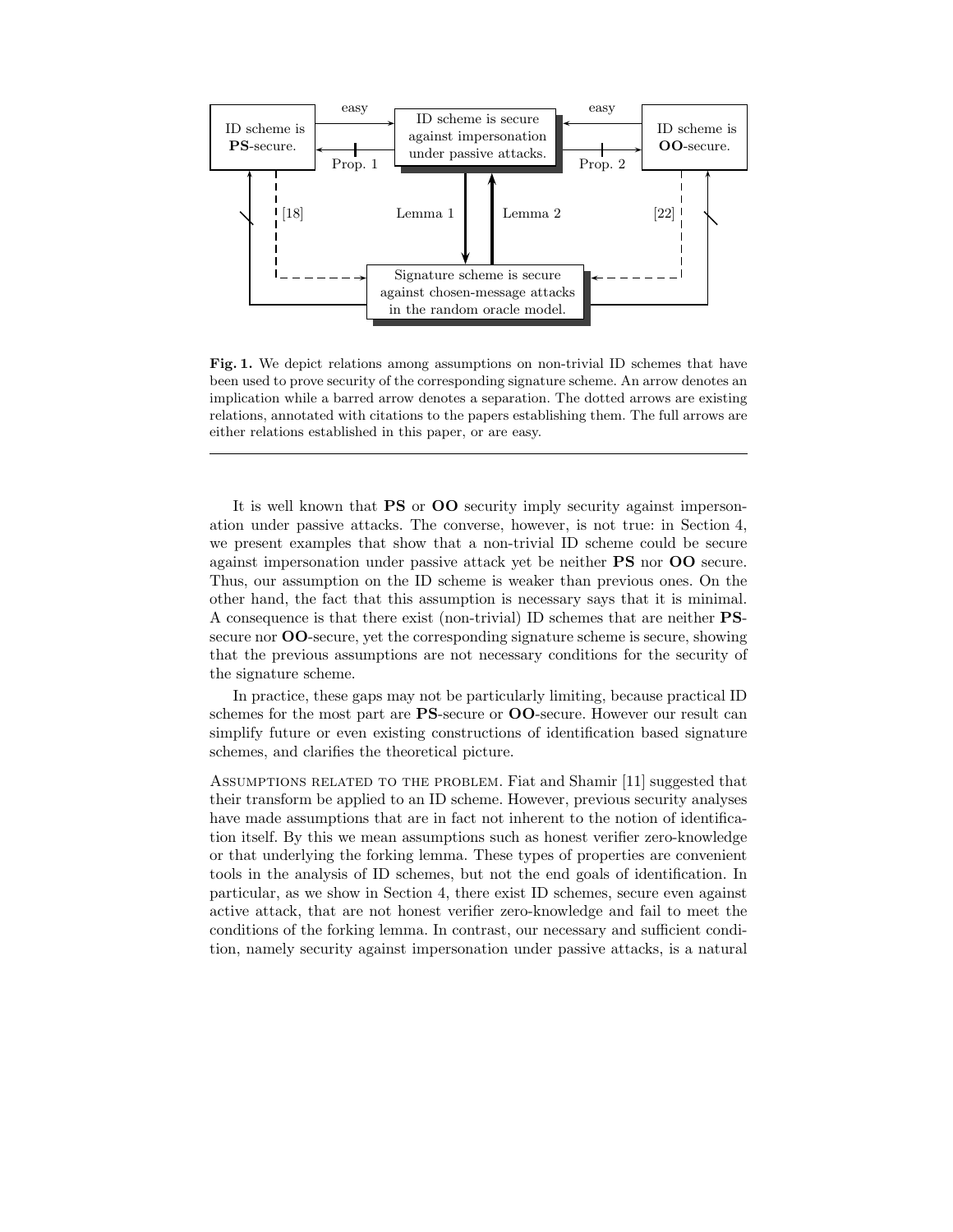end goal of identification. Our results thus support the original intuition that seems to have guided [11], namely that the security of the signature scheme stems from the security of the identification scheme relative to the job for which the latter was intended.

### 1.3 Generalized transform

As previously mentioned, the non-triviality assumption on an ID scheme is necessary to guarantee that the FS transform yields a secure signature scheme. We define a randomized generalization of the Fiat-Shamir transform (described in detail in Construction 1). We show that this modification allows the nontriviality assumption to be removed. Specifically, we prove that the signature scheme resulting from our generalized Fiat-Shamir transform is secure against chosen-message attack in the random oracle model if and only if the underlying identification scheme is secure against impersonation under passive attack. A precise statement is presented in Theorem 2.

We note that the process of applying our generalized transform to a given ID scheme can be alternatively viewed as first modifying the ID scheme by enhancing its commitment space and then applying the FS transform.

### 1.4 Results for forward security

An important paradigm in the construction of forward-secure signature schemes, beginning with [4] and continuing with [2, 15], has been to first design a forwardsecure identification scheme and then obtain a forward-secure signature scheme via the FS transform. The analyses in these works are however ad hoc.

We prove an analogue of our main result that says that the signature scheme resulting from applying FS transform to a non-trivial ID scheme is forward-secure against chosen-message attacks in the random oracle model if and only if the underlying identification scheme is forward-secure against impersonation under passive attack. An extension based on the generalized FS transform, analogous to that mentioned above, also holds. This brings the characterization described above to forward-secure signature schemes, and helps to unify previous results [4, 2, 15]. Our result can simplify future or even existing constructions of identification based forward-secure signature schemes, saving repetition in the analytical work. (One should note however that non-modular analyses may have the benefit of yielding better concrete security than is obtained by our general result [2, 15].)

### 1.5 Discussion and remarks

Other transforms. There are other methods of transforming ID schemes into signature schemes. A variant of the FS transform suggested by Micali and Reyzin [16] applies only to a subclass of canonical ID schemes. A transform suggested by Cramer and Damgård [9] has the advantage of not requiring random oracles in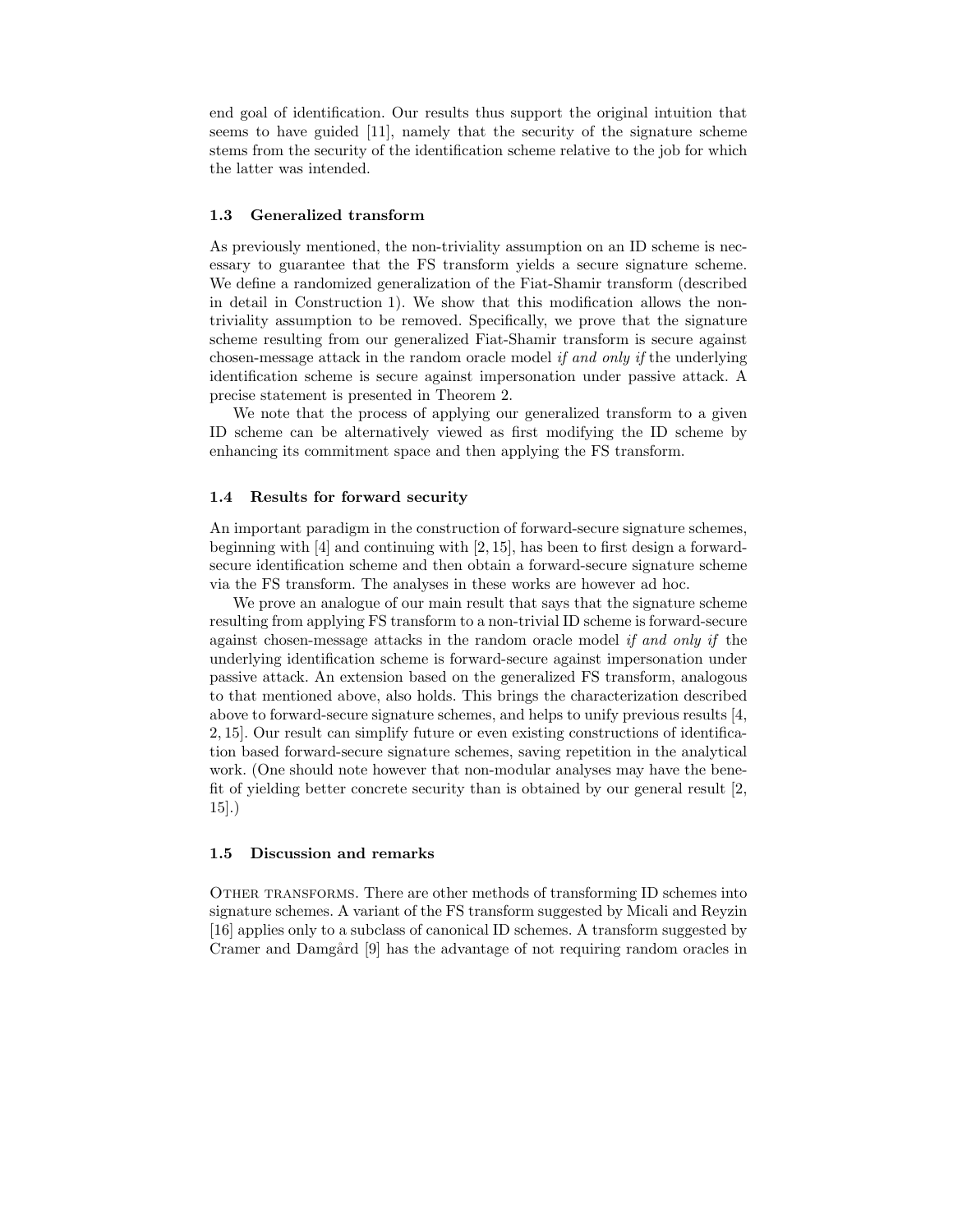the analysis, but is relatively inefficient. Overall the FS transform has remained the most attractive, due to its wide applicability, the efficiency of the resulting signature scheme, and its robustness in the face of extra goals such as forward security, and thus is our focus.

The proofs. This abstract outlines proof ideas where space permits. Full proofs can be found in [1]. We note that our proofs appear to be simpler than previous ones even though our results are stronger. We believe that this is true because our assumptions, although weaker, have extracted more of the properties of the ID scheme that are truly relevant to the security of the signature scheme, thereby leaving less to be proven.

# 2 Definitions

NOTATION. If  $A(\cdot, \cdot, \ldots)$  is a randomized algorithm, then  $y \leftarrow A(x_1, x_2, \ldots; R)$ means y is assigned the unique output of the algorithm on inputs  $x_1, x_2, \ldots$  and coins R, while  $y \leftarrow A(x_1, x_2, \ldots)$  is shorthand for first picking R at random and then setting  $y \leftarrow A(x_1, x_2, \ldots; R)$ . We let Coins $_A(k)$  denote the space from which R is drawn —it is a set of binary strings of some appropriate length where k is the underlying security parameter. If S is a set then  $s \stackrel{R}{\leftarrow} S$  indicates that s is chosen uniformly at random from S. If  $x_1, x_2, \ldots$  are strings then  $x_1||x_2|| \cdots$  denotes an encoding under which the constituent strings are uniquely recoverable. It is assumed any string  $x$  can be uniquely parsed as an encoding of some sequence of strings. The empty string is denoted  $\varepsilon$ .

CANONICAL IDENTIFICATION SCHEMES. We use the term *canonical* to describe a three-move protocol in which the verifier's move consists of picking and sending a random string of some length, and the verifier's final decision is a deterministic function of the conversation and the public key (cf. Figure 2). The specification of a *canonical identification scheme* will take the form  $\mathcal{ID} = (K, P, V, c)$  where K is the key generation algorithm, taking input a security parameter  $k \in \mathbb{N}$  and returning a public and secret key pair  $(pk, sk)$ ; P is the prover algorithm taking input sk and the current conversation prefix to return the next message to send to the verifier;  $c$  is a function of  $k$  indicating the length of the verifier's challenge; V is a deterministic algorithm taking  $pk$  and a complete conversation transcript to return a boolean decision Dec on whether or not to accept. We associate to  $ID$  and each  $(pk, sk)$  a randomized transcript generation oracle which takes no inputs and returns a random transcript of an "honest" execution, namely:

Function  $\mathsf{Tr}^{\mathcal{ID}}_{pk,sk,k}$ 

 $R_P \stackrel{R}{\leftarrow} \mathsf{Coins}_P(k)$  $\text{CMT} \leftarrow P(sk; R_P)$ ;  $\text{CH} \stackrel{R}{\leftarrow} \{0, 1\}^{c(k)}$ ;  $\text{RSP} \leftarrow P(sk, \text{CMT} || \text{CH}; R_P)$ ;  $Return$   $CMT||CH||RSP$ 

The scheme must obey a standard completeness requirement, namely that for every k, we have  $Pr[V(pk, \text{CMT} || \text{CH} || \text{RSP}) = 1] = 1$ , the probability being over  $(pk, sk) \leftarrow K(k)$  and CMT CH RSP  $\leftarrow \text{Tr}_{pk, sk, k}^{\mathcal{ID}}$ .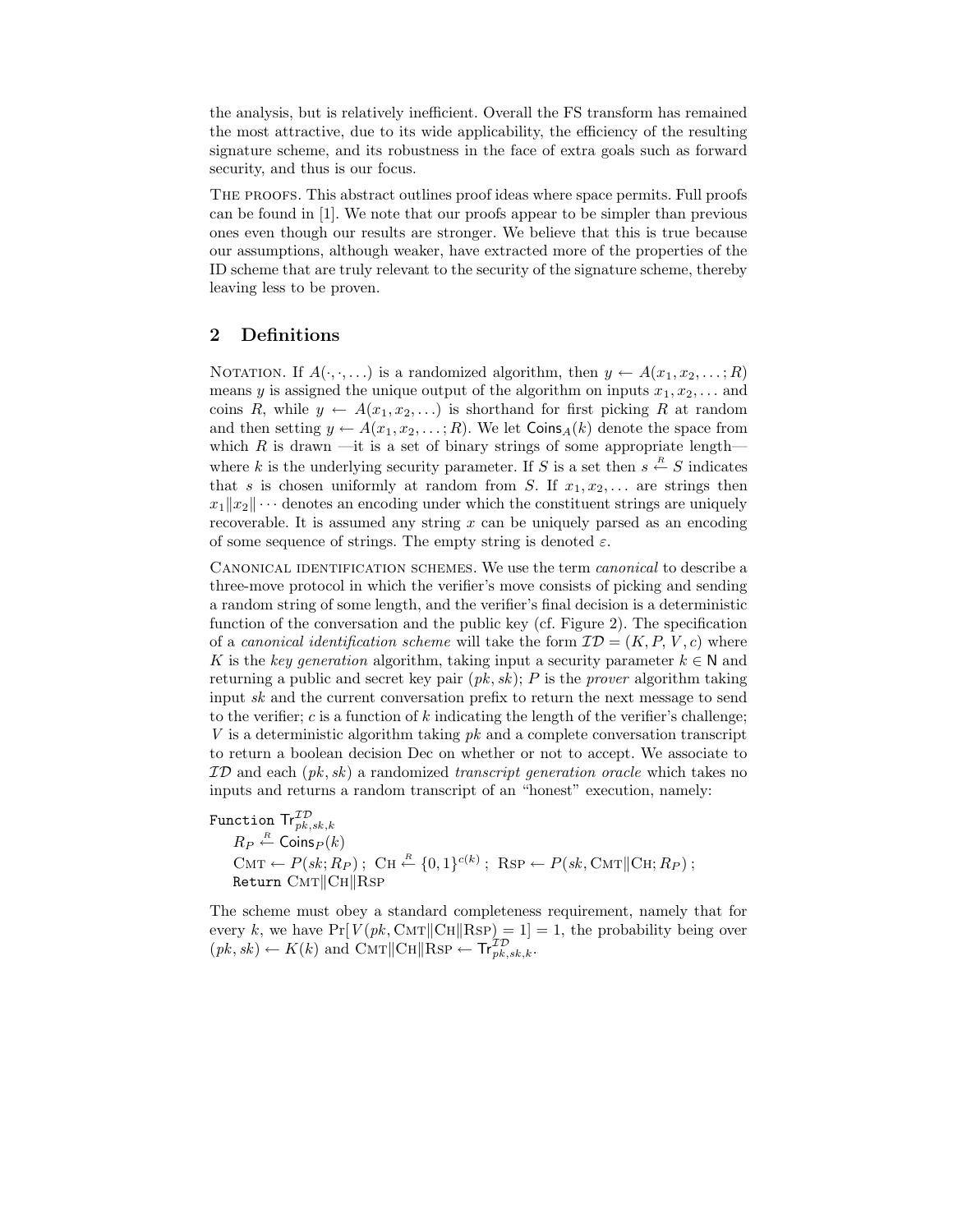

Fig. 2. A canonical identification protocol.

Security against impersonation under passive attacks considers an adversary —here called an impersonator— whose goal is to impersonate the prover without the knowledge of the secret key. In practice, such an adversary generally has access not only to the public key but also to conversations between the real prover and an honest verifier, possibly via eavesdropping over the network. We model this setting by viewing an impersonator as a probabilistic algorithm I and giving to it the public key and the transcript-generation oracle defined above. This oracle gives  $I$  the ability to obtain some number of transcripts of honest executions of the protocol. After reviewing the transcripts, the impersonator must then participate in the three-move protocol with an honest verifier and try to get the verifier to accept.

Definition 1. [Security of an identification scheme under passive attacks] Let  $\mathcal{ID} = (K, P, V, c)$  be a canonical identification scheme, and let I be an impersonator,  $st$  be its state, and  $k$  be the security parameter. Define the advantage of I as

$$
\mathbf{Adv}_{\mathcal{ID},I}^{\text{imp-pa}}(k) = \Pr[\mathbf{Exp}_{\mathcal{ID},I}^{\text{imp-pa}}(k) = 1],
$$

where the experiment in question is

 $\mathbf{Exp}_{\mathcal{ID},I}^{\text{imp-pa}}(k)$  $(pk, sk) \leftarrow K(k)$ ;  $st\|\text{CMT} \leftarrow I^{T_{pk, sk,k}^{T\mathcal{D}}}(pk)$ ;  $\text{CH} \stackrel{R}{\leftarrow} \{0, 1\}^{c(k)}$  $\text{RSP} \leftarrow I(st, \text{CH})$ ; Dec  $\leftarrow V(pk, \text{CMT}||\text{CH}||\text{RSP})$ ; Return Dec

We say that  $ID$  is polynomially-secure against impersonation under passive attacks if  $\mathbf{Adv}_{TD,I}^{\text{imp-pa}}(\cdot)$  is negligible for every probabilistic poly(k)-time impersonator  $I.$ 

SIGNATURE SCHEMES. We recall the standard definition of security of a digital signature scheme under chosen-message attacks (cf. [13]) adapted to the random oracle model as per [5].

The specification of a *digital signature scheme* will take the form  $DS =$  $(K, S, Vf, c)$  where: K is the key generation algorithm, taking input a security parameter  $k \in \mathbb{N}$  and returning a public and secret key pair  $(pk, sk)$ ; S is the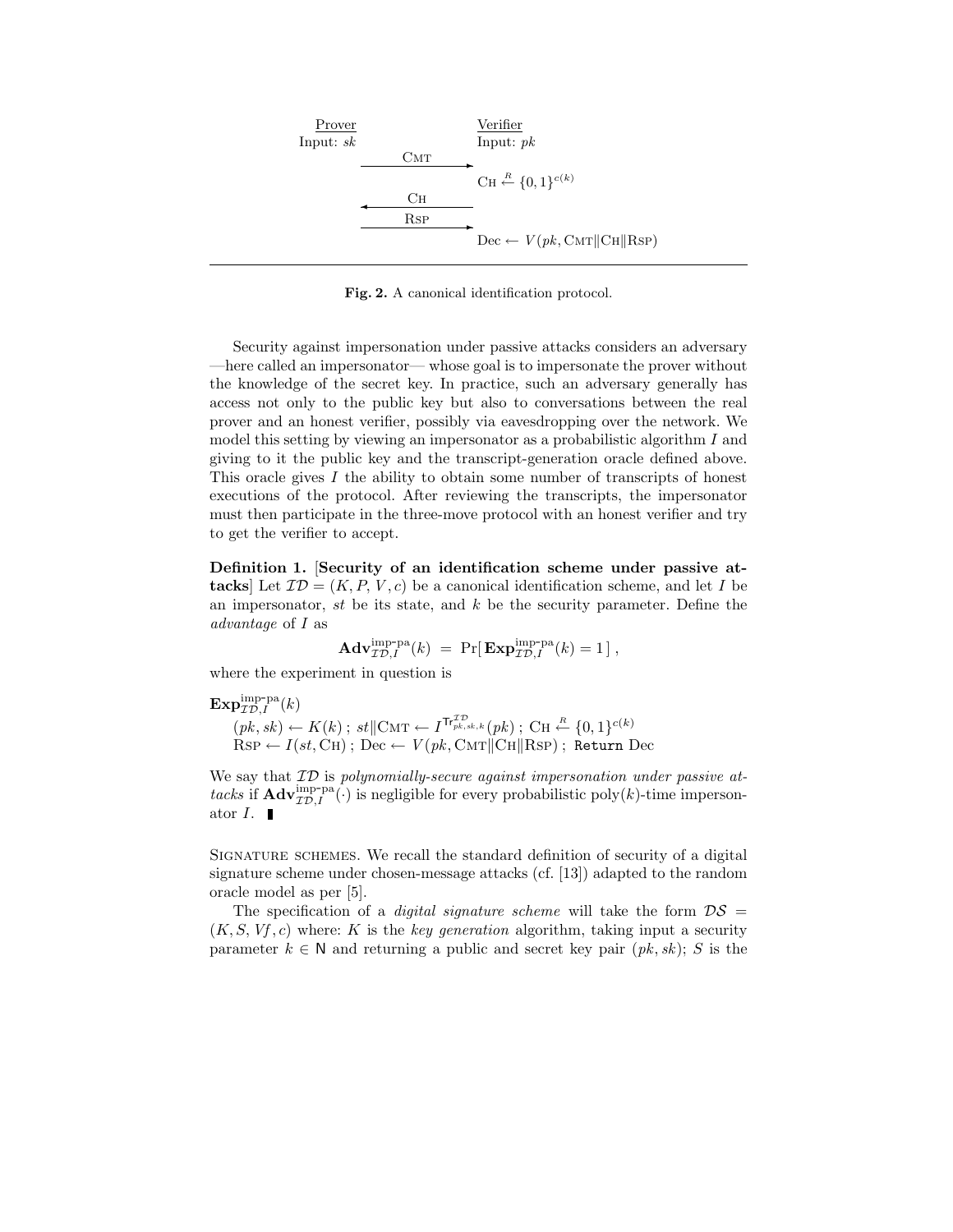signing algorithm taking input sk and a message  $M \in \{0,1\}^*$  to be signed and returning a signature; Vf is the verification algorithm taking input  $pk$ , a message M and a candidate signature  $\sigma$  for M and returning a boolean decision. The signing and verifying algorithms have oracle access to a function  $H: \{0,1\}^* \to$  ${0,1}^{c(k)}$  (which in the random oracle model will be a random function) so that  $c$  in the scheme description is a function of  $k$  whose value is the output-length of the hash function being used. The signing algorithm may be randomized, drawing coins from a space  $\text{Coins}_S(k)$ , but the verification algorithm is deterministic. It is required that valid signatures are always accepted.

The adversary  $F$  —called a forger in this setting— gets the usual signing oracle plus direct access to the random oracle and wins if it outputs a valid signature of a new message. Below, we let  $\left[\{0,1\}^* \to \{0,1\}^c\right]$  denote the set of all maps from  $\{0,1\}^*$  to  $\{0,1\}^c$ . The notation  $H \stackrel{R}{\leftarrow} [\{0,1\}^* \rightarrow \{0,1\}^c]$  is used to mean that we select a hash function  $H$  at random from this set. The discussion following the definition clarifies how this random selection from an infinite space is implemented.

Definition 2. [Security of a digital signature scheme] Let  $DS = (K, S, V, S)$ c) be a digital signature scheme, let  $F$  be a forger and  $k$  the security parameter. Define the experiment

$$
\begin{array}{l}\n\textbf{Exp}_{\mathcal{DS},F}^{\text{frg-cma}}(k) \\
H \stackrel{R}{\leftarrow} [\{0,1\}^* \rightarrow \{0,1\}^c] \\
(pk, sk) \leftarrow K(k) \,;\ (M, \sigma) \leftarrow F^{S_{sk}^H(\cdot), H(\cdot)}(pk) \,;\ \text{Dec} \leftarrow Vf^H(pk, M, \sigma) \\
\text{If } M \text{ was previously queried to } S_{sk}^H(\cdot) \text{ then return 0 else return Dec}\n\end{array}
$$

Define the advantage of F as

$$
\mathbf{Adv}_{\mathcal{DS},F}^{\text{frg-cma}}(k) = \Pr[\mathbf{Exp}_{\mathcal{DS},F}^{\text{frg-cma}}(k) = 1].
$$

 $DS$  is polynomially-secure against chosen-message attacks if  $\text{Adv}_{DS,F}^{\text{frg-cma}}(\cdot)$  is negligible for every probabilistic poly $(k)$ -time forger F.

A special convention is needed with regard to how one can measure the time taken by the first step of  $\exp_{DS,F}^{\text{frg-cma}}(k)$  where one picks at random a function H from an infinite space. This selection of the hash function is not viewed as being performed all at once. Rather, the hash function is built dynamically using a table. In particular, for each hash-oracle query M, we check if the entry  $H(M)$ exists. If so, we return it. Otherwise, we pick a random element y from  $\{0,1\}^c$ , make a table entry  $H(M) = y$ , and return y.

CONCRETE SECURITY ISSUES. In addition to our main results which speak in the usual language of polynomial security, we make concrete security statements so as to better gauge the practical impact of our reductions. Below, we discuss the parameters and conventions used.

When we refer to the running time of an adversary such as an impersonator or forger, we mean the time-complexity of the entire associated experiment, including the time taken to pick keys, compute replies to oracle queries, implement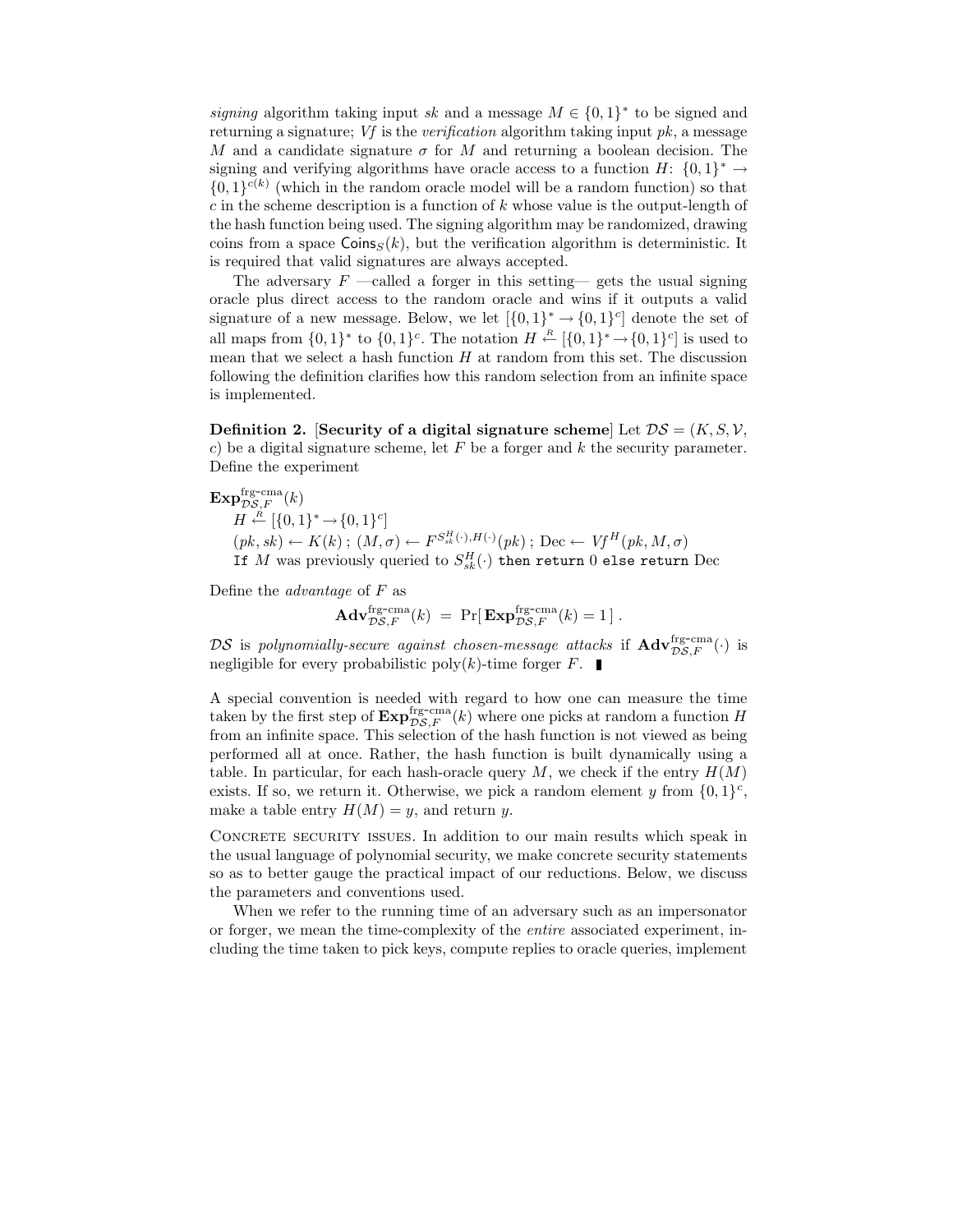a random hash function as described above, and even compute the final outcome of the experiment.

For identification, the parameters of interest are the running time of the adversary and the number of queries  $q$  it makes to its transcript oracle. For signatures, the parameters of interest are the forger's running time, the number of sign-oracle queries, denoted  $q_s$ , and the number of hash-oracle queries, denoted  $q_h$ . All of these are functions of the security parameter k.

All query parameters are bounded by the running time, so if the adversary is polynomial time, all the other parameters are  $poly(k)$ -bounded. Thus, they can be ignored in the polynomial-time setting.

# 3 Equivalence Results

To save space (and avoid repetition), we present straightaway our randomized generalization of the Fiat-Shamir transform. The standard Fiat-Shamir transformation is the special case of the construction below in which the seed length is  $s(k) = 0$ .

Construction 1 (Generalized Fiat-Shamir Transform). Let  $\mathcal{ID} = (K,$ P, V, c) be a canonical identification scheme and let s:  $N \rightarrow N$  be a function which we call the *seed length*. We associate to these a digital signature scheme  $DS = (K, S, Vf, c)$ . It has the same key generation algorithm as the identification scheme, and the output length of the hash function equals the challenge length of the identification scheme. The signing and verifying algorithms are defined as follows:

| Algorithm $S^H(sk, M)$                                                                     | Algorithm $Vf^H(pk, M, \sigma)$                               |
|--------------------------------------------------------------------------------------------|---------------------------------------------------------------|
| $R \stackrel{R}{\leftarrow} \{0,1\}^{s(k)}$ ; $R_P \stackrel{R}{\leftarrow}$ Coins $_P(k)$ | Parse $\sigma$ as $R  CMT  RSP$                               |
| $\text{CMT} \leftarrow P(\textit{sk}; R_P)$                                                | $\mathrm{CH} \leftarrow H(R \ \mathrm{CMT}\ M)$               |
| $\mathrm{CH} \leftarrow H(R \ \mathrm{CMT}\ M)$                                            | $Dec \leftarrow V(pk, \text{CMT}    \text{CH}    \text{RSP})$ |
| $\text{RSP} \leftarrow P(sk, \text{CMT}    \text{CH}; R_P)$                                | Return Dec                                                    |
| Return $R  CMT  RSP$                                                                       |                                                               |

Note that the signing algorithm is randomized, using a random tape whose length is  $s(k)$  plus the length of the random tape of the prover. Furthermore, the chosen random seed is included as part of the signature, to make verification possible.

We use the concept of min-entropy [8] to measure how likely it is for a commitment generated by the prover of an identification scheme to collide with a fixed value. This is used to provide a more precise definition of what in the Introduction was referred to as a non-trivial ID scheme.

**Definition 3.** [Min-Entropy of Commitments] Let  $\mathcal{ID} = (K, P, V, c)$  be a canonical identification scheme. Let  $k \in \mathbb{N}$ , and let  $(pk, sk)$  be a key pair generated by K on input k. Let  $\mathcal{C}(sk) = \{P(sk; R_P) : R_P \in \text{Coins}_P(k)\}\$  be the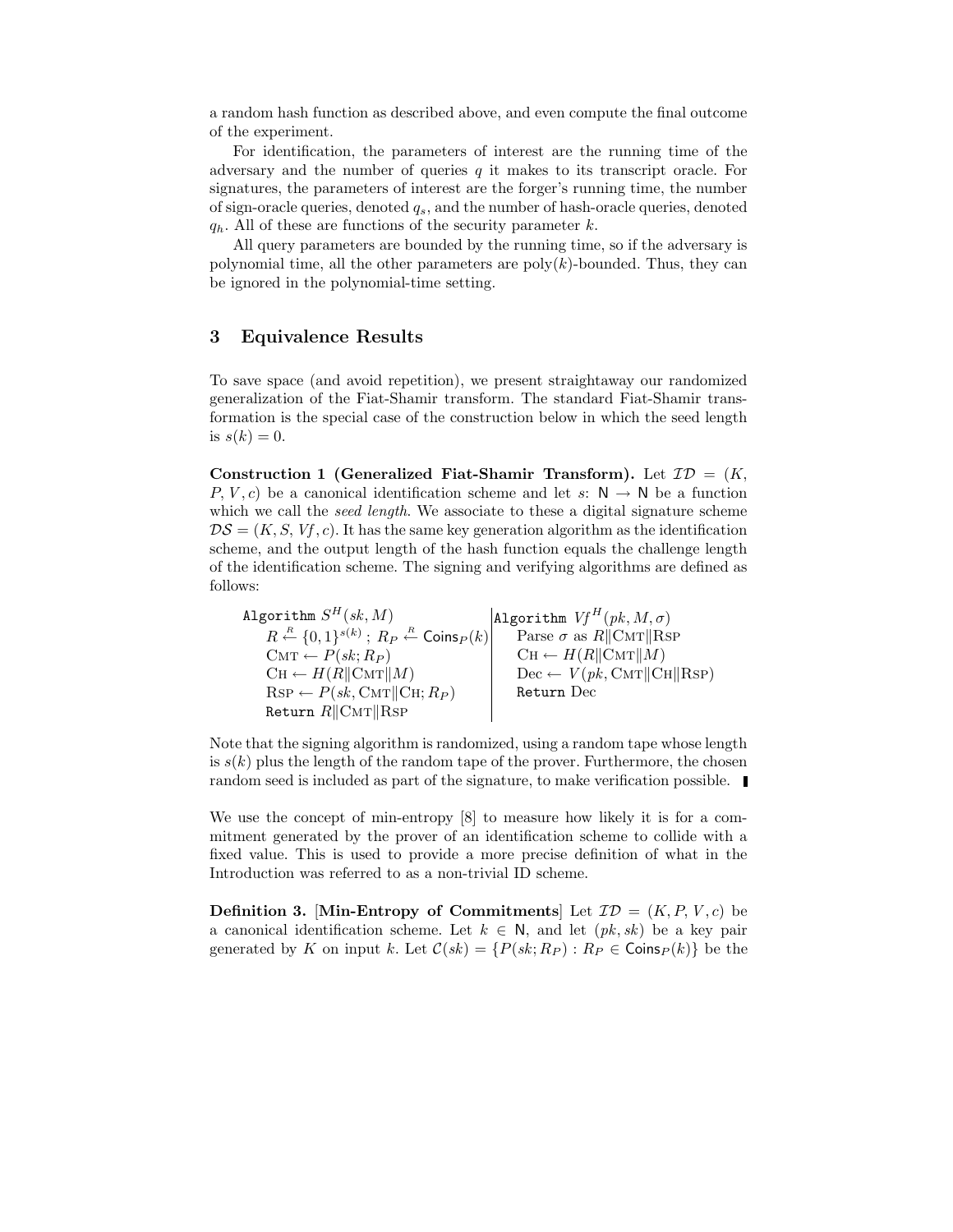set of commitments associated to sk. We define the maximum probability that a commitment takes on a particular value via

$$
\alpha(sk) = \max_{\text{CMT} \in \mathcal{C}(sk)} \left\{ \Pr \left[ P(sk; R_P) = \text{CMT} \ : \ R_P \stackrel{R}{\leftarrow} \text{Coins}_P(k) \right] \right\}
$$

Then, the *min-entropy* function associated to  $ID$  is defined as follows:

$$
\beta(k) = \min_{sk} \left\{ \log_2 \frac{1}{\alpha(sk)} \right\},\,
$$

where minimum is over all  $(pk, sk)$  generated by K on input k. We say that  $ID$ is non-trivial if  $\beta(\cdot) = \omega(\log(\cdot))$  is super-logarithmic.

We remark that for practical identification schemes, the commitment is drawn uniformly from some set. If the size of this set is  $\gamma(\cdot)$  then the min-entropy of the scheme is  $\log_2(\gamma(\cdot))$ . Non-triviality means that this set has super-polynomial size.

The following theorem considers Construction 1 above in the special case where  $s(k) = 0$ . This case is exactly the Fiat-Shamir transform.

Theorem 1 (Equivalence Under Standard Fiat-Shamir Transform). Let  $ID = (K, P, V, c)$  be a non-trivial, canonical identification scheme, and let  $DS = (K, S, Vf, c)$  be the associated signature scheme as per Construction 1 with  $s(k) = 0$ . Then  $DS$  is polynomially-secure against chosen-message attacks in the random oracle model if and only if ID is polynomially-secure against impersonation under passive attacks.

The non-triviality assumption above can be removed if one applies the generalized FS transform with a seed length that is not zero but which, when added to the min-entropy, results in a super-logarithmic function.

Theorem 2 (Equivalence Under Generalized Fiat-Shamir Transform). Let  $\mathcal{ID} = (K, P, V, c)$  be a canonical identification scheme, let  $s(\cdot)$  be a seed length, and let  $\mathcal{DS} = (K, S, Vf, c)$  be the associated signature scheme as per Construction 1. Let  $\beta(\cdot)$  be the min-entropy function associated to ID. Assume  $s(\cdot) + \beta(\cdot) = \omega(\log(\cdot))$ . Then **DS** is polynomially-secure against chosen-message attacks in the random oracle model if and only if ID is polynomially-secure against impersonation under passive attacks.

Theorem 1 is the special case of Theorem 2 in which  $s(\cdot) = 0$  and  $\beta(\cdot)$  is superlogarithmic. Accordingly, it suffices to prove Theorem 2. The proof of Theorem 2 follows easily from the two lemmas below. The first lemma relates the exact security of the signature scheme to that of the underlying identification scheme.

**Lemma 1 (ID**  $\Rightarrow$  SIG). Let  $\mathcal{ID} = (K, P, V, c)$  be a canonical identification scheme, let s(.) be a seed length, and let  $DS = (K, S, Vf, c)$  be the associated signature scheme as per Construction 1. Let  $\beta(\cdot)$  be the min-entropy function associated to  $\mathcal{ID}$ . Let F be an adversary attacking  $\mathcal{DS}$  in the random oracle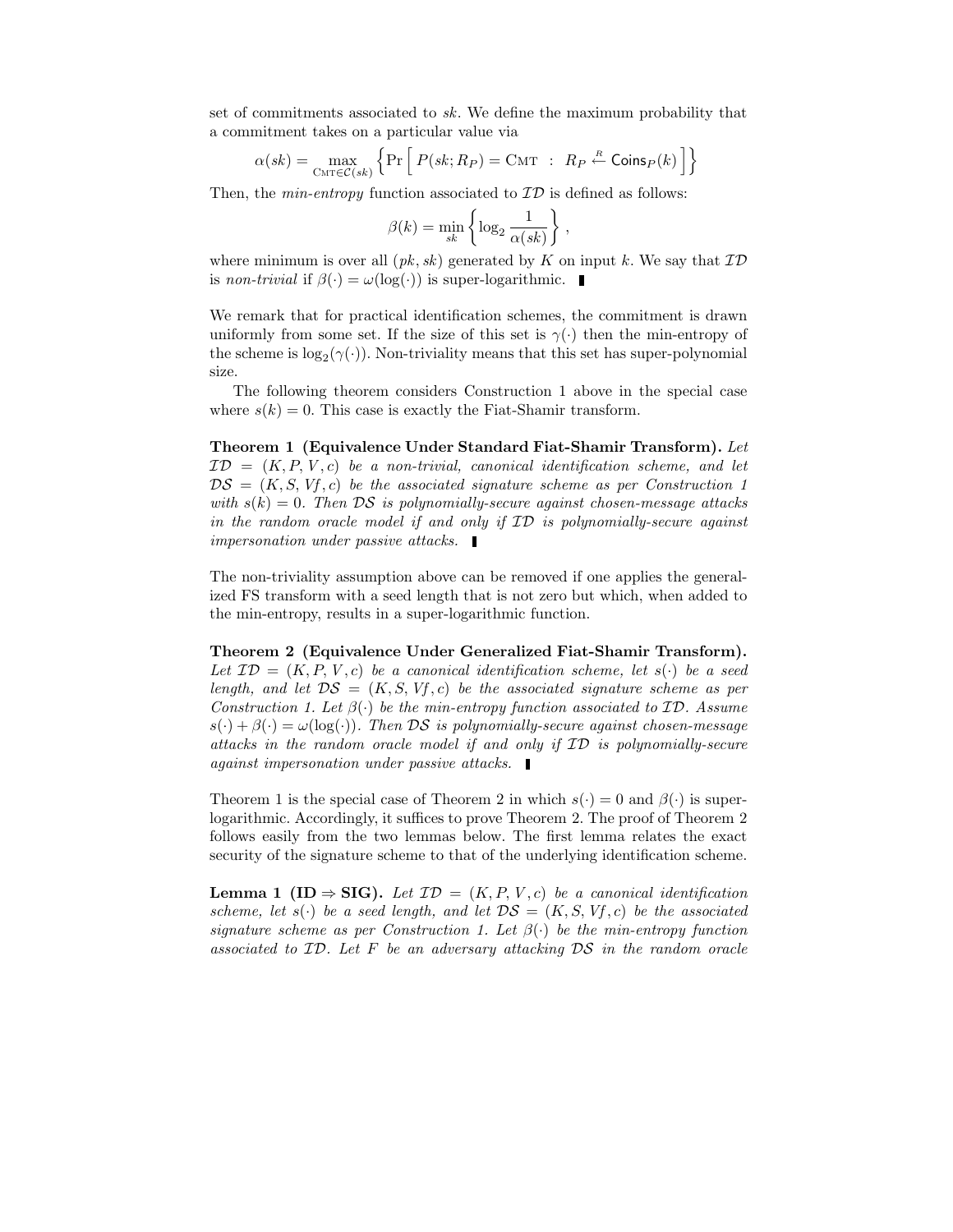model, having time-complexity  $t(\cdot)$ , making  $q_s(\cdot)$  sign-oracle queries and  $q_h(\cdot)$ hash-oracle queries. Then there exists an impersonator I attacking ID such that

$$
\mathbf{Adv}_{\mathcal{DS},F}^{\text{frg-cma}}(k) \leq \left(1 + q_h(k)\right) \cdot \mathbf{Adv}_{\mathcal{ID},I}^{\text{imp-pa}}(k) + \frac{\left[1 + q_h(k) + q_s(k)\right] \cdot q_s(k)}{2^{s(k) + \beta(k)}} \ . \tag{1}
$$

Furthermore, I has time-complexity  $t(\cdot)$  and makes at most  $q_s(\cdot)$  queries to its transcript oracle.

The full proof of Lemma 1 is presented in the full version of the paper [1], but we give a brief sketch of it here. We use a standard approach, namely assuming that a forger  $F$  can break the signature scheme, we construct an impersonator I that has access to a transcript generation oracle. The goal of I is to convince an honest verifier that it is a prover without knowing the secret key. I achieves its goal by running the forger  $F$  as a subroutine, answering its hash and sign oracle queries. When  $F$  outputs a forgery,  $I$  can make use of it in its interaction with the verifier. In order to do so,  $I$  guesses the "forgery point," at which  $F$ makes a hash query (of the form  $R||CMT||M$ ) that contains the message M on which  $F$  will attempt to forge, and uses CMT as its commitment to the verifier. The verifier then replies with a challenge, and  $I$  uses this value in its response to  $F$ 's hash query at the forgery point. I simulates the response to  $F$ 's other hash and sign queries using the transcript generation oracle and randomness. When  $F$  finally outputs a forgery,  $I$  uses it to respond to the verifier's challenge. If  $I$ guessed  $F$ 's forgery point correctly and if  $F$ 's forgery was successful, then the impersonator succeeds. Note that "enough" randomness or min-entropy is needed to successfully simulate the responses to the forger's hash and sign queries.

Going in the opposite direction, the following lemma relates the security of the identification scheme to that of the signature scheme derived from it. In fact, it says that if the signature scheme is secure then so is the identification scheme (regardless of the min-entropy of the ID scheme).

**Lemma 2 (ID**  $\Leftarrow$  **SIG).** Let  $\mathcal{ID} = (K, P, V, c)$  be a canonical identification scheme, let  $s(\cdot)$  be a seed length, and let  $\mathcal{DS} = (K, S, Vf, c)$  be the associated signature scheme as per Construction 1. Let I be an adversary attacking ID, having time-complexity  $t(\cdot)$  and making  $q(\cdot)$  queries to its transcript oracle. Then, in the random oracle model, there exists a forger  $F$  attacking  $DS$  such that

$$
\mathbf{Adv}_{\mathcal{ID},I}^{\text{imp-pa}}(k) \leq \mathbf{Adv}_{\mathcal{DS},F}^{\text{frg-cma}}(k) . \tag{2}
$$

Furthermore, F has time-complexity  $t(\cdot)$ , makes at most  $q(\cdot)$  queries to its signoracle and at most  $q(\cdot)$  queries to its hash-oracle.

The proof of the lemma above uses a standard reduction technique and is straightforward. We assume that an impersonator mounting a passive attack can break the identification scheme, and build a forger who runs it as a subroutine. Transcript queries are answered by the forger using its signature oracle, and a successful impersonation attempt translates easily into a successful forgery. The proof details can be found in the full version of the paper [1].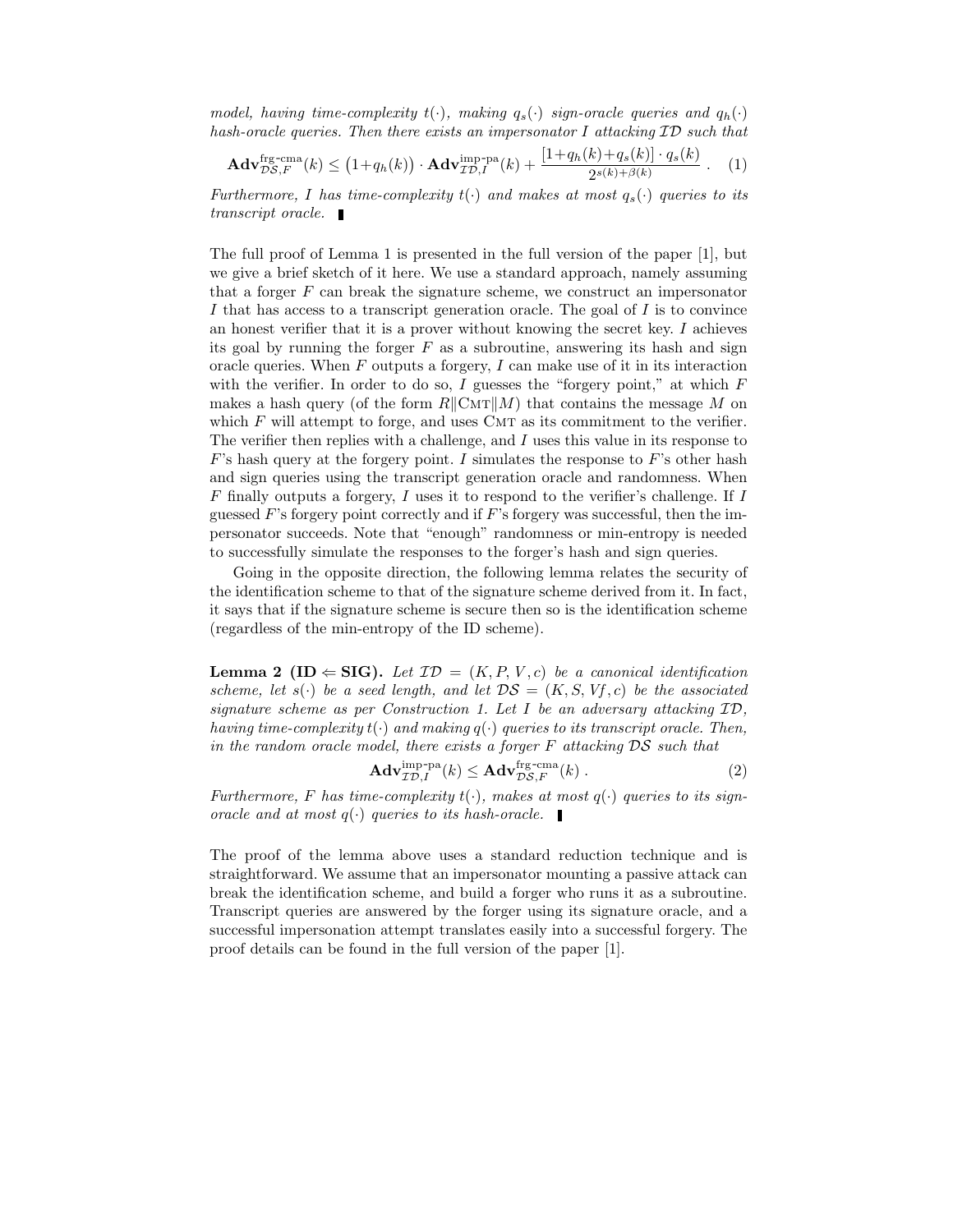# 4 Separations among Security Assumptions

In this section, we justify the claimed separations among the security conditions in Figure 1. Specifically, we give an example of an ID scheme that is secure against impersonation under passive attack but is not honest-verifier zeroknowledge, and also an example of an ID scheme that is secure against impersonation under passive attack and is not a proof of knowledge. (In this section, proof of knowledge means proof of knowledge of the secret key. More precisely, it refers to some underlying witness-relation  $R(pk, sk)$  depending on the protocol.) Since the PS and OO assumptions include either an assumption of honest verifier zero-knowledge or an assumption of proof of knowledge, this implies that there exists an identification scheme secure against impersonation under passive attack that is not PS secure, and there exists an identification scheme secure against impersonation under passive attack that is not OO secure, justifying two of the claimed separations in Figure 1, and showing that our assumption on the ID scheme is strictly weaker than previous ones used to prove security of the signature scheme.

Furthermore, this also justifies two more separations claimed in Figure 1, namely that the signature scheme could be secure even if the ID scheme is not PS secure or OO secure. This follows simply by logic, because if we assume that security of the signature scheme implies, say, PS-security of the ID scheme, the existing arrows say that security against impersonation under passive attack implies PS-security, which we know from the above to not be true. The analogous argument applies in the case of OO.

We now proceed to the examples. Shoup notes that the  $2^m$ -th root identification (a special case of the identification scheme of Ong and Schnorr [20]) is provably not a proof of knowledge if factoring is hard [25]. However, he shows that this scheme is secure against impersonation under active (and hence certainly under passive) attacks if factoring is hard. This yields the following:

Proposition 1. If factoring is hard, then there exists a non-trivial canonical identification scheme that is secure against impersonation under passive attacks but is not a proof of knowledge.  $\blacksquare$ 

Similarly, we show that there exists an identification scheme that is secure against impersonation under passive attacks yet is not honest verifier zero-knowledge. We take the following approach in constructing such an identification scheme. We begin with a canonical identification secure against impersonation under passive attacks and modify it so that it remains secure against impersonation under passive attacks but is not zero-knowledge. A detailed construction is presented in the full version of the paper [1]. The example we construct, though contrived, makes the point that zero-knowledge is not strictly necessary in a secure identification scheme. The following proposition states this more precisely.

Proposition 2. If factoring is hard, then there exists a non-trivial canonical identification scheme that is secure against impersonation under passive attacks but is not honest-verifier zero-knowledge.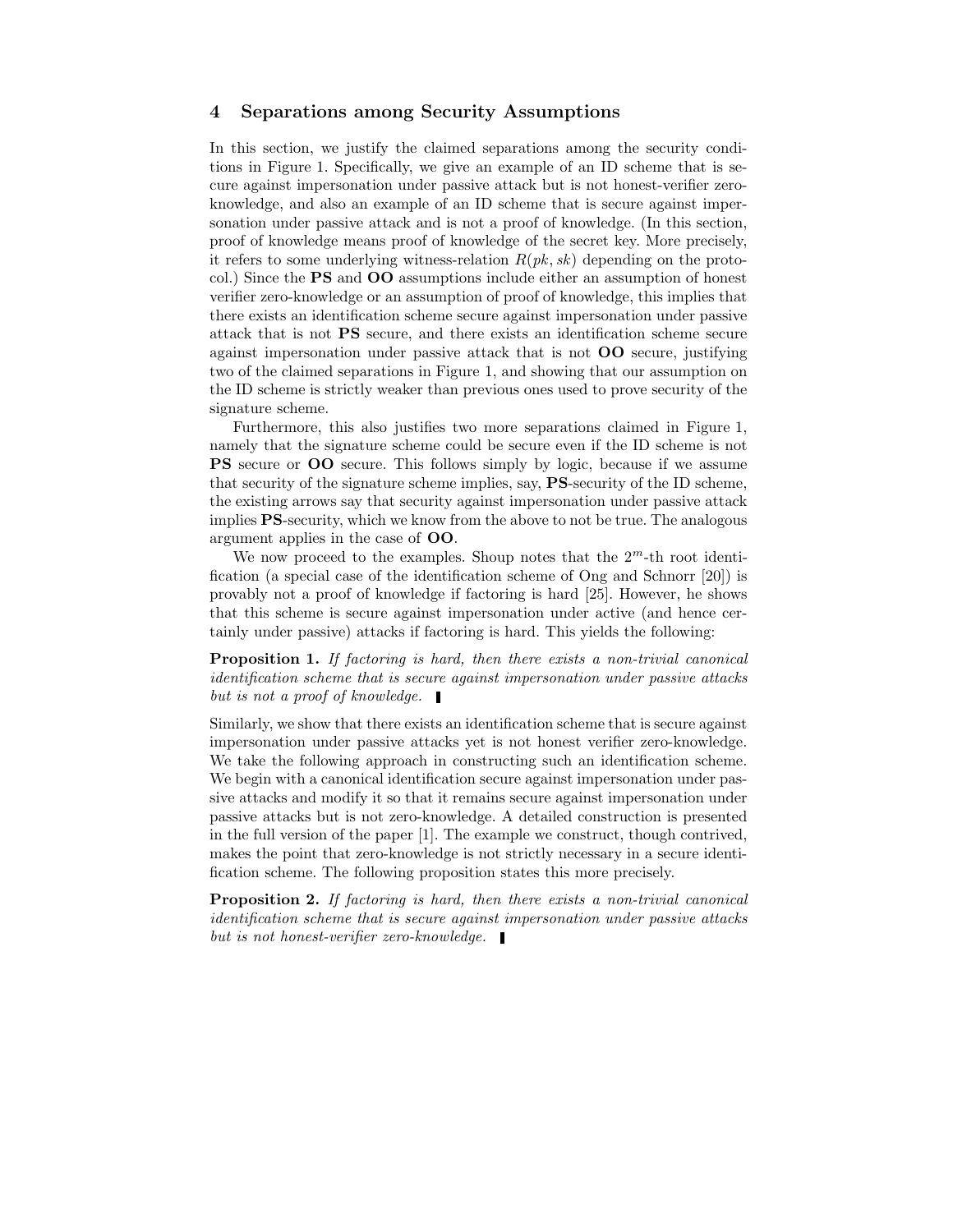# 5 Extension to forward security

We prove an extension of Theorem 2 to the case where the security requirement is forward security.

Canonical forward-secure identification schemes. We consider keyevolving identification schemes. The operation of the scheme is divided into time periods, where a different secret is used in each time period. The public key remains the same in every time period. A canonical key-evolving identification scheme is a three-move protocol in which the verifier's only move is to pick and send a random challenge to the prover. Unlike canonical identification schemes with fixed keys, the verifier's final decision, though still deterministic, is not only a function of the conversation with the prover and the public key, but also a function of the the index of the current time period. We say that a canonical key-evolving identification scheme is forward-secure if it is infeasible for a passive adversary, even with access to the current secret key, to impersonate the prover with respect to an honest verifier in any of the prior time periods.

As pointed out by Bellare and Miner [4], forward-secure identification schemes are artificial constructs since, due to the online nature of identification protocols, the kind of attack we withstand in this case cannot exist in reality. Nevertheless, the schemes are still very useful in the design of efficient forward-secure signature schemes. Please refer to the full version of the paper [1] for a formal definition of a key-evolving identification scheme and what it means for it to be forward-secure.

Forward-secure signature schemes. A forward-secure signature scheme is in essence a key-evolving signature scheme in which the secret key is updated periodically. As in standard signature schemes, the public key remains the same throughout the lifetime of the scheme. In each time period, a different secret key is used to sign messages. The verification algorithm checks not only the validity of a signature, but also the particular time period in which it was generated. At the end of each time period, an update algorithm is run to compute the new secret key from the current one, which is then erased. Informally, we say that a key-evolving signature scheme is forward-secure under chosen-message attack if it is infeasible for an adversary, even with access to the secret key for the current period and to previously signed messages of its choice, cannot forge signatures for a past time period. For a formal definition of a key-evolving signature scheme and what it means for it to be forward-secure, see the full version of the paper [1].

The Equivalence. Our transformation of key-evolving ID schemes into keyevolving signature schemes follows the same paradigm of Construction 1, in which the challenge becomes the output of a hash function  $H$ . The main difference with respect to that construction is that the secret key is no longer fixed but varies according to the time period. As a result, the current time index  $j$ is also given as input to the signing algorithm and attached to the signature to allow for correct verification. The current time index  $j$  is also added to the input of the hash function, which now becomes  $j||R||CMT||M$ . The update algorithm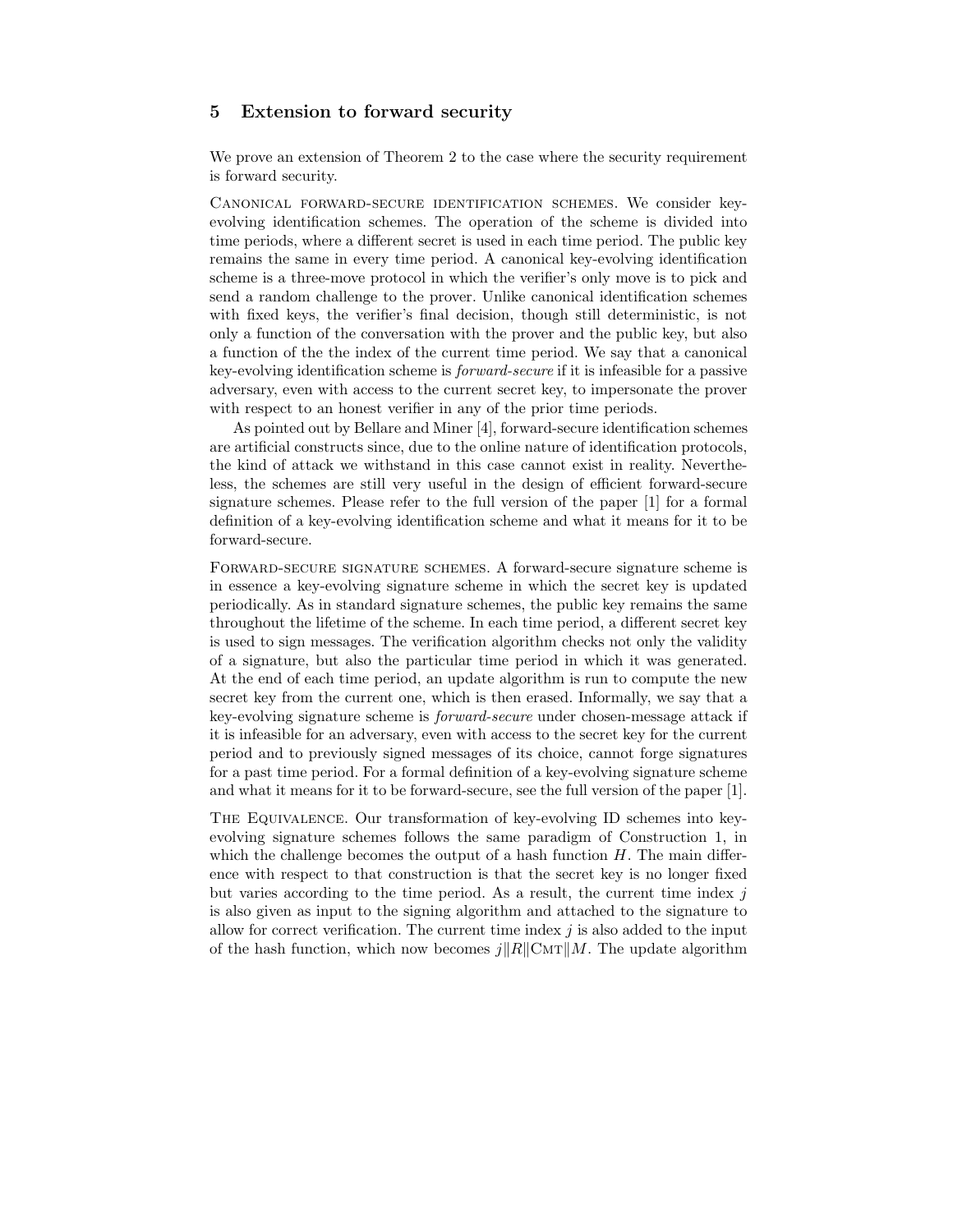of the key-evolving signature scheme is exactly the same as that of the identification scheme on which it is based. The following theorem, where min-entropy is defined in a manner similar to that for canonical identification schemes, states precisely the equivalence with regard to forward security of the key-evolving ID scheme and the associated key-evolving signature scheme.

Theorem 3 (Forward security equivalence theorem). Let  $\mathcal{FID} = (K, P, \mathcal{F})$  $Vid, c, T$ ) be a canonical key-evolving identification scheme, let  $s(\cdot)$  be a seed length, and let  $\mathcal{FSDS} = (K, S, VSig, c, T)$  be the associated key-evolving signature scheme as per the new construction described above. Let  $\beta(\cdot)$  be the minentropy function associated to  $\mathcal{FID}$  and assume  $s(\cdot) + \beta(\cdot) = \omega(\log(\cdot))$ . Then FSDS is polynomially-forward-secure against chosen-message attack in the random oracle model if and only if  $FTD$  is polynomially-forward-secure against impersonation under passive attacks.

The full paper [1] states and proves a pair of lemmas, one for each direction of the "if and only if". These indicate the concrete security of the underlying reductions. The theorem follows.

As in the case of standard signature and ID schemes, if we consider keyevolving ID schemes in which the commitment is chosen from a large space (i.e.,  $\beta(\cdot) = \omega(\log(\cdot))$ , then the key-evolving signature scheme resulting from the Fiat-Shamir transform (i.e.,  $s(k) = 0$ ) is forward-secure against chosen-message attack in the random oracle model if and only if the underlying identification scheme is forward-secure against impersonation under passive attacks.

# 6 The Non-Triviality Condition

We show that applying the FS transform to a trivial identification scheme can result in an insecure signature scheme, which supports our claim in the Introduction that non-triviality of the ID scheme is necessary for security of the signature scheme obtained via the FS transform. This is implied by the following, whose proof is presented in the full version of the paper [1].

Proposition 3. If factoring Williams integers is hard, then there exists a trivial, canonical identification scheme that is secure against impersonation under passive attacks, but the signature scheme resulting from applying the standard Fiat-Shamir transform is insecure.

This example also shows why the generalized FS transform that we have introduced is useful. Since the ID scheme is secure against impersonation under passive attacks, the generalized transform does yield a secure signature scheme, even though the triviality of the ID scheme prevented the FS transform from doing so.

# Acknowledgments

Work done while the first two authors were at the University of California at San Diego. Third author supported in part by NSF Grant CCR-0098123, a 1996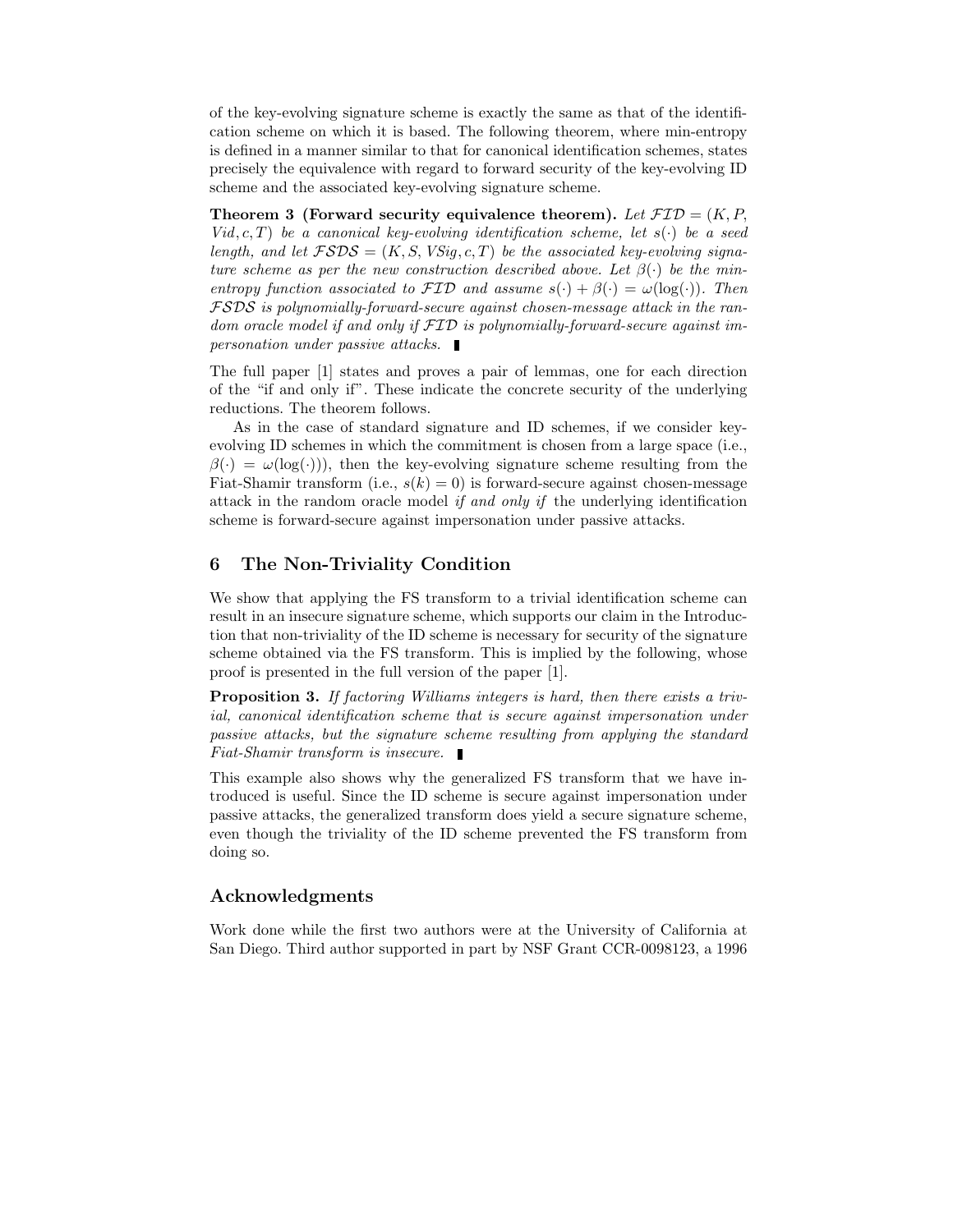Packard Foundation Fellowship in Science and Engineering, and an IBM Faculty Partnership Development Award. First and last authors supported in part by third author's grants.

# References

- 1. M. Abdalla, J. H. An, M. Bellare, and C. Namprempre. From identification to signatures via the Fiat-Shamir transform: Minimizing assumptions for security and forward-security. Full version of this paper, available via http://www-cse. ucsd.edu/users/mihir.
- 2. M. Abdalla and L. Reyzin. A new forward-secure digital signature scheme. In T. Okamoto, editor, Advances in Cryptology – ASIACRYPT 2000, volume 1976 of Lecture Notes in Computer Science, pages 116–129, Berlin, Germany, Dec. 2000. Springer-Verlag.
- 3. M. Bellare and O. Goldreich. On defining proofs of knowledge. In E. Brickell, editor, Advances in Cryptology – CRYPTO ' 92, volume 740 of Lecture Notes in Computer Science, pages 390–420, Berlin, Germany, Aug. 1992. Springer-Verlag.
- 4. M. Bellare and S. Miner. A forward-secure digital signature scheme. In M. Wiener, editor, Advances in Cryptology – CRYPTO ' 99, volume 1666 of Lecture Notes in Computer Science, pages 431–448, Berlin, Germany, Aug. 1999. Springer-Verlag.
- 5. M. Bellare and P. Rogaway. Random oracles are practical: A paradigm for designing efficient protocols. In V. Ashby, editor, 1st ACM Conference on Computer and Communications Security. ACM Press, Nov. 1993.
- 6. T. Beth. Efficient zero-knowledge identification scheme for smart cards. In C. Guenther, editor, Advances in Cryptology – EUROCRYPT ' 1988, volume 330 of Lecture Notes in Computer Science, pages 77–86, Berlin, Germany, May 1988. Springer-Verlag.
- 7. E. Brickell and K. McCurley. An interactive identification scheme based on discrete logarithms and factoring. In I. Damgård, editor,  $Advances$  in Cryptology – EU-ROCRYPT ' 90, volume 473 of Lecture Notes in Computer Science, pages 63–71, Berlin, Germany, May 1991. Springer-Verlag.
- 8. B. Chor and O. Goldreich. Unbiased bits from sources of weak randomness and probabilistic communication complexity. In 26th Annual Symposium on Foundations of Computer Science, pages 429–442, Los Angeles, CA, USA, Oct. 1985. IEEE Computer Society Press.
- 9. R. Cramer and I. Damgård. Secure signature schemes based on interactive protocols. In D. Coppersmith, editor, Advances in Cryptology — CRYPTO '95, volume 963 of Lecture Notes in Computer Science, pages 297–310, Berlin, Germany, 1995. Springer-Verlag.
- 10. U. Feige, A. Fiat, and A. Shamir. Zero knowledge proofs of identity. Journal of Cryptology, 1(2):77–94, 1988.
- 11. A. Fiat and A. Shamir. How to prove yourself: Practical solutions to identification and signature problems. In A. Odlyzko, editor, Advances in Cryptology – CRYPTO ' 86, volume 263 of Lecture Notes in Computer Science, pages 186–194, Berlin, Germany, Aug. 1986. Springer-Verlag.
- 12. M. Girault. An identity-based identification scheme based on discrete logarithms modulo a composite number. In I. Damgård, editor,  $Advances$  in Cryptology – EUROCRYPT ' 90, volume 473 of Lecture Notes in Computer Science, pages 481– 486, Berlin, Germany, May 1991. Springer-Verlag.